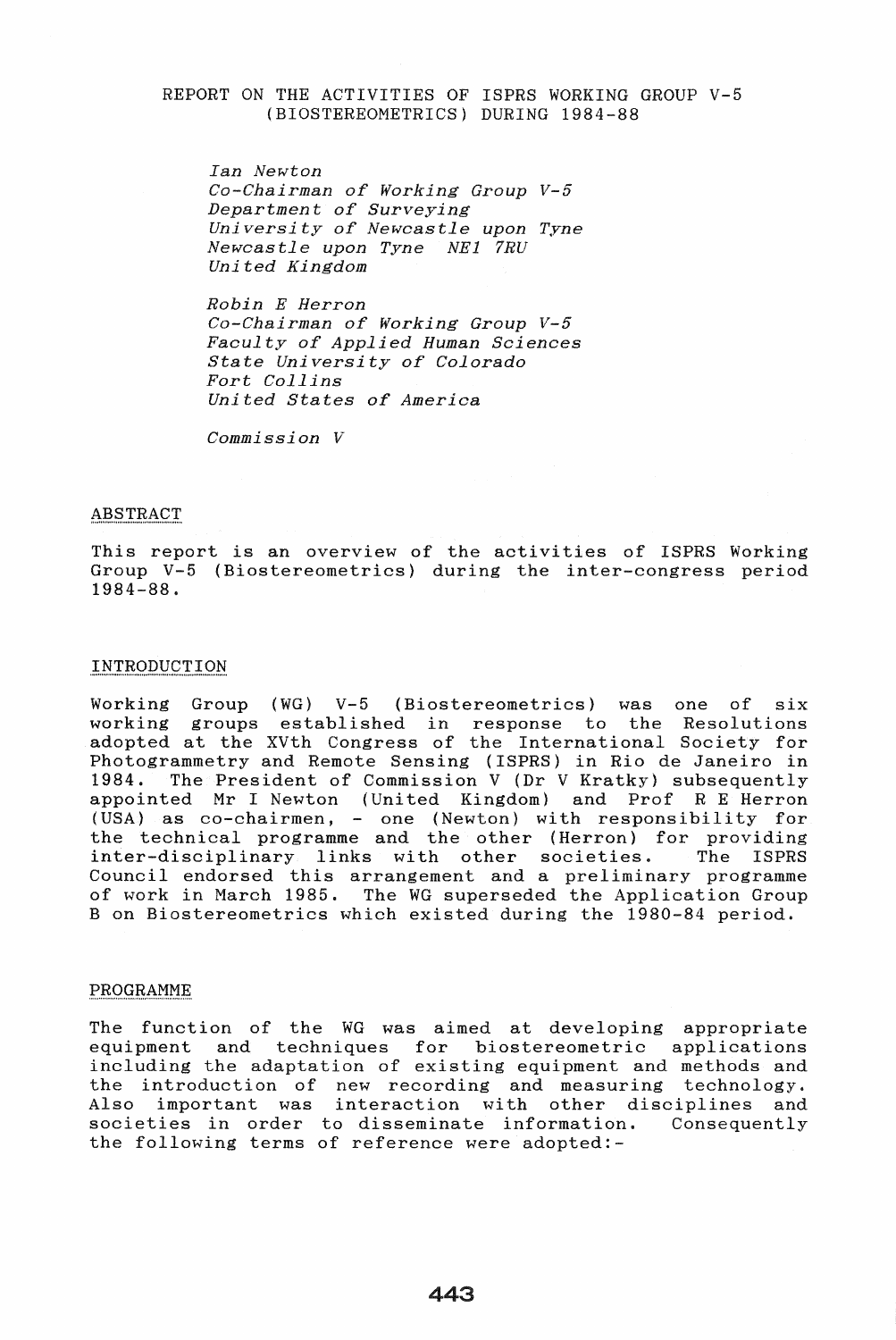- Development of equipment and techniques in biostereometric applications.
- Extension of real-time operating biostereometric applications. systems into
- Investigation of medical applications. presentation requirements for
- Broad interdisciplinary cooperation and participation in other societies' programmes.

One of the first tasks was to identify persons interested in joining the WG and a questionnaire was widely circulated for The response was encouraging and around 45 people from 12 countries agreed to participate.

As for the format of the WG, it was agreed that this should take the form of a loose study group but with organised interaction where several people were found to be working on<br>similar topics. The following topics were identified as following topics were identified as falling into this category:-

- moire methods and their application particularly in the detection of scoliosis.
- on-line operating systems for the measurement of shape.
- X-ray photogrammetry.
- applications of the Reflex type of instrument.

## MEETINGS **......................... "" .................. .**

Most of the business of the WG has been conducted by<br>correspondence. The WG did, however, participate in the The WG did, however, participate in Commission V inter-congress symposium held in Ottawa, Canada in 1986 and a business meeting of those present also took place during this symposium. The WG has also been represented and taken an active part in a number of biostereometrics meetings organised by other societies and groups.

# <u>Commission V inter-congress symposium, Ottawa, Canada, June</u><br>1986

Around 20 WG members attended this symposium and two of the technical sessions were allocated to biostereometrics. There was also a contribution to a joint session with WG V-3. In all was also a contribution to a joint session with WG V-3. In all<br>16 papers were submitted and 13 of these were presented and discussed:

# $Session 1 - Data Acquisition and Analysis\n**Chairman:** I Newton (UK)$ </u>

P.J. Scott and C.J. Wonnacott (UK): An analytical plotter attachment for the Reflex Microscope.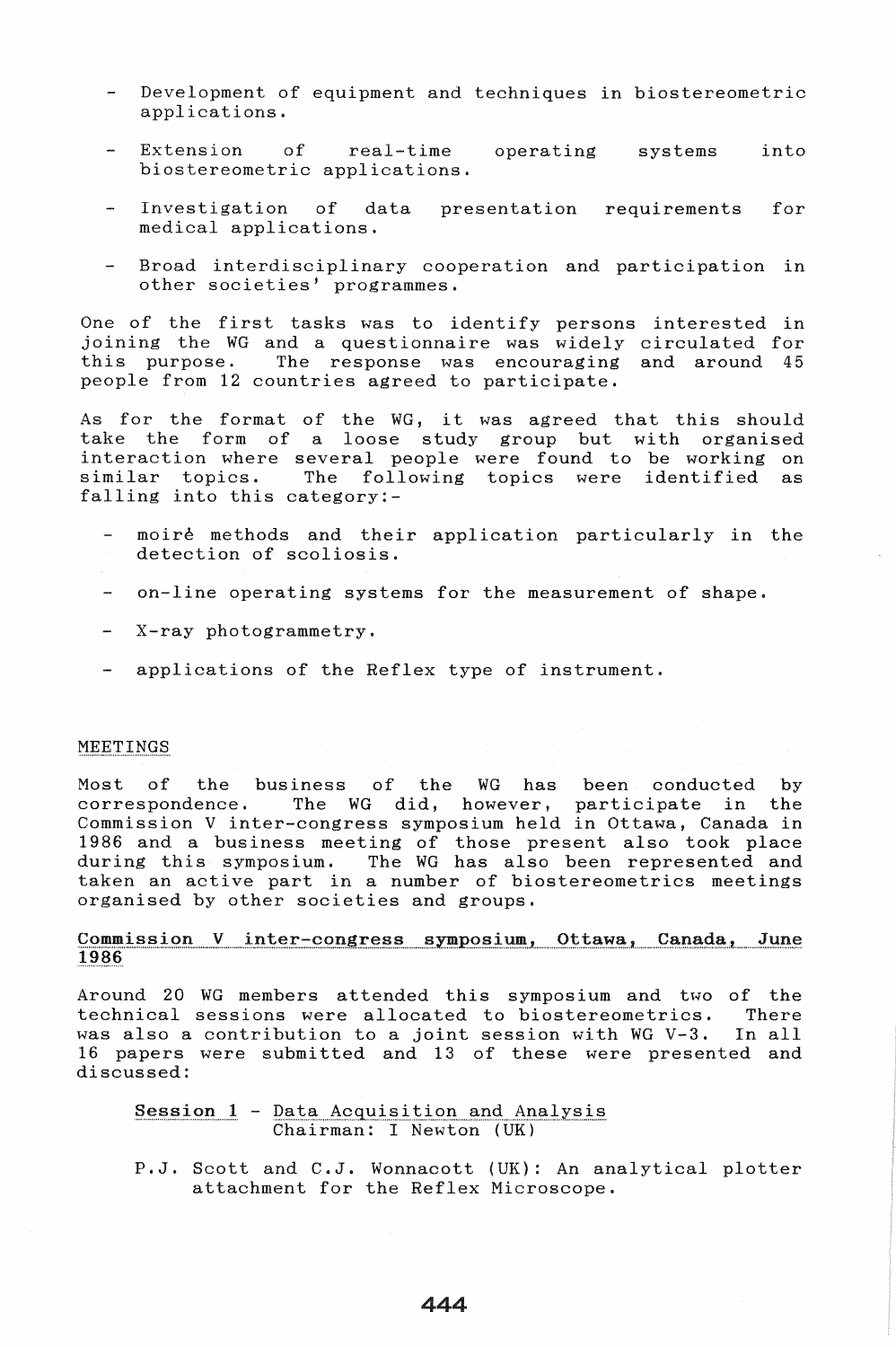- T.Y. Shih and W. Faig (Canada): An economical approach to measuring anthropological shapes by photogrammetry.
- Turner-Smith and J.D. Harris (UK): Measurement and  $A$ . R. analysis of human back surface shape.
- E.A. Baj and G. Bozzolato (Italy): On-line restitution in biostereometrics using one photograph and a metric projector.

Session 2 - Applications Chairman: R.E. Herron (USA)

- C.J.K. Bulstrode and P.J. Scott (UK): A comparison of stereophotogrammetry with conventional techniques used to measure healing in chronic leg ulcers.
- L.P. Adams and M. Klein (South Africa): Biostereometric methods for the study of body surface motions during breathing.
- $J$ . Peipe and W. Wester-Ebbinghaus (F.R. Germany): Zur anwendung der Teil-Messkammmer - Technik in der Keiferorthopadie.
- $(USA):$ T. Takamoto and B. Schwartz Three-dimensional mapping of retinal vessels in ophthalmology.
- F. Mesqui, F. Kaeser and P. Fischer (Switzerland): On-line three-dimensional light spot tracker and its application to clinical dentistry.

Joint session with WG  $V/3$  -

Unconventional photogrammetry in medical applications Chairman: V. Kratky (Canada)

- S.K. Ghosh and M. Boulianne (Canada): La ligne flottante - principe et applications.
- X. Ding and J.R. Pekelsky (Canada): The ordering of ordinary moire fringes by photometric analysis.
- G. Robertson (Canada): New photogrammetric instrumentation for use in medical applications.
- Y. Yamashita, S. Yamakawa and N. Suzuki (Japan): Shape measurement of three-dimensional objects using image sensors and scanning lasers.

## Biostereometrics '85, Cannes, France, December 1985

This four day meeting was one of 18 short conferences forming the 2nd International Technical Symposium on Optical and Applied Science and Engineering organised Electro-optical jointly by the Association Nationale de la Recherche Technique (ANRT) and the International Society for Optical Engineering  $(SPIE)$ . As for the previous Biostereometrics meetings, the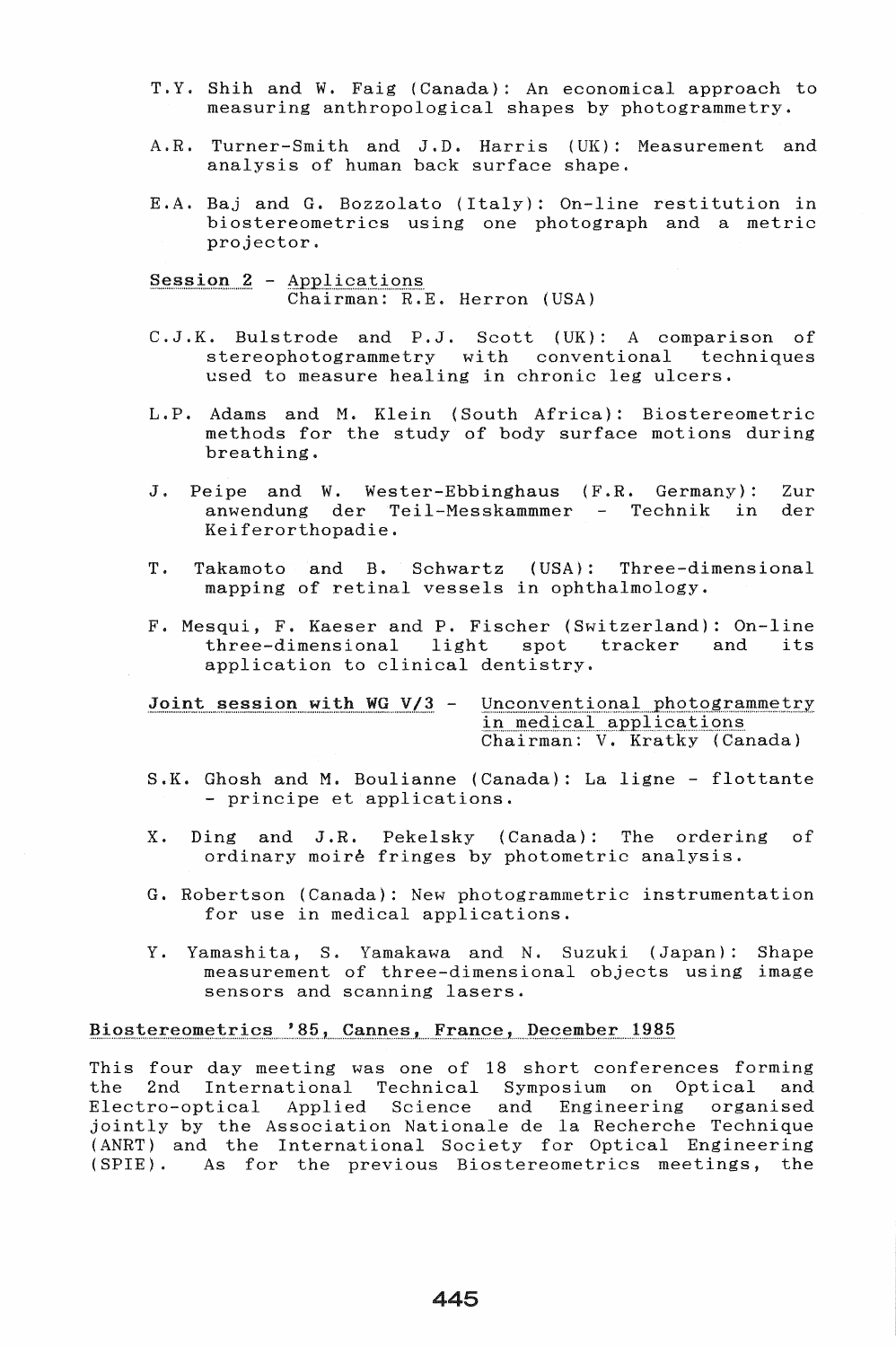coordinators were Prof A.M. Coblentz (France) and<br>Prof R.E. Herron (USA), ISPRS WG V-5 was one of the Prof R.E. Herron (USA). ISPRS WG V-5 was one of cooperating sponsors of this meeting as part of its effort to combine forces with other international societies and promote the use of photogrammetry.

Fifteen members of the WG participated in this meeting and formed a significant group in the total attendance of just 60. The programme included 56 papers which covered a wide range of topics such as data acquisition. data analysis. clinical data acquisition, data analysis, clinical applications, three-dimensional anatomy and three-dimensional reconstruction and modelling.

### Other meetings

Members of WG V-5 took an active part in the following other meetings during this period:-

- Fourth International Symposium on Surface Topography and Spinal Deformity, Mont. Ste. Marie, Canada, September 1986. This symposium, sponsored jointly by the National Research Council (NRC) of Canada and the University of Ottawa, was organised by J.R. Pekelsky (Canada).
- International Conference on Gait Analysis and Medical Photogrammetry, Oxford, England, April 1987. This conference, the first day of which was devoted to a meeting of the UK Medical Photogrammetry Group, was organised by Dr A.R. Turner-Smith (United Kingdom).

### PREPARATION FOR THE 1988 CONGRESS

At the time of writing this report, the WG programme for the 16th ISPRS Congress in Kyoto is being planned. One of the nine Commission V technical sessions has been allocated to WG V-5 and this session will accommodate one Invi ted Paper and four Presented Papers. The Commission President has accepted our recommendation and asked Prof Y Yamashita (Japan) to prepare<br>the Invited Paper on 'Biostereometrics in Japan'. The four the Invited Paper on 'Biostereometrics in Japan'. Presented Papers will be selected from the submitted abstracts<br>of proposed papers (7 so far). Additional time will be of proposed papers  $(7 \text{ so } far)$ . available for poster presentations.

### OVERVIEW OF ACHIEVEMENTS

It is clear from papers presented at meetings, from interaction with other societies and from discussions that biostereometrics has continued to expand during the past four years. Much of this growth has been prompted by the introduction of more this growth has been prompted by the introduction of more powerful data acquisition systems, often far removed from conventional photogrammetric systems, which in turn have created a demand for more sophisticated methods of data analysis. The increasing use of accurate, real time, three